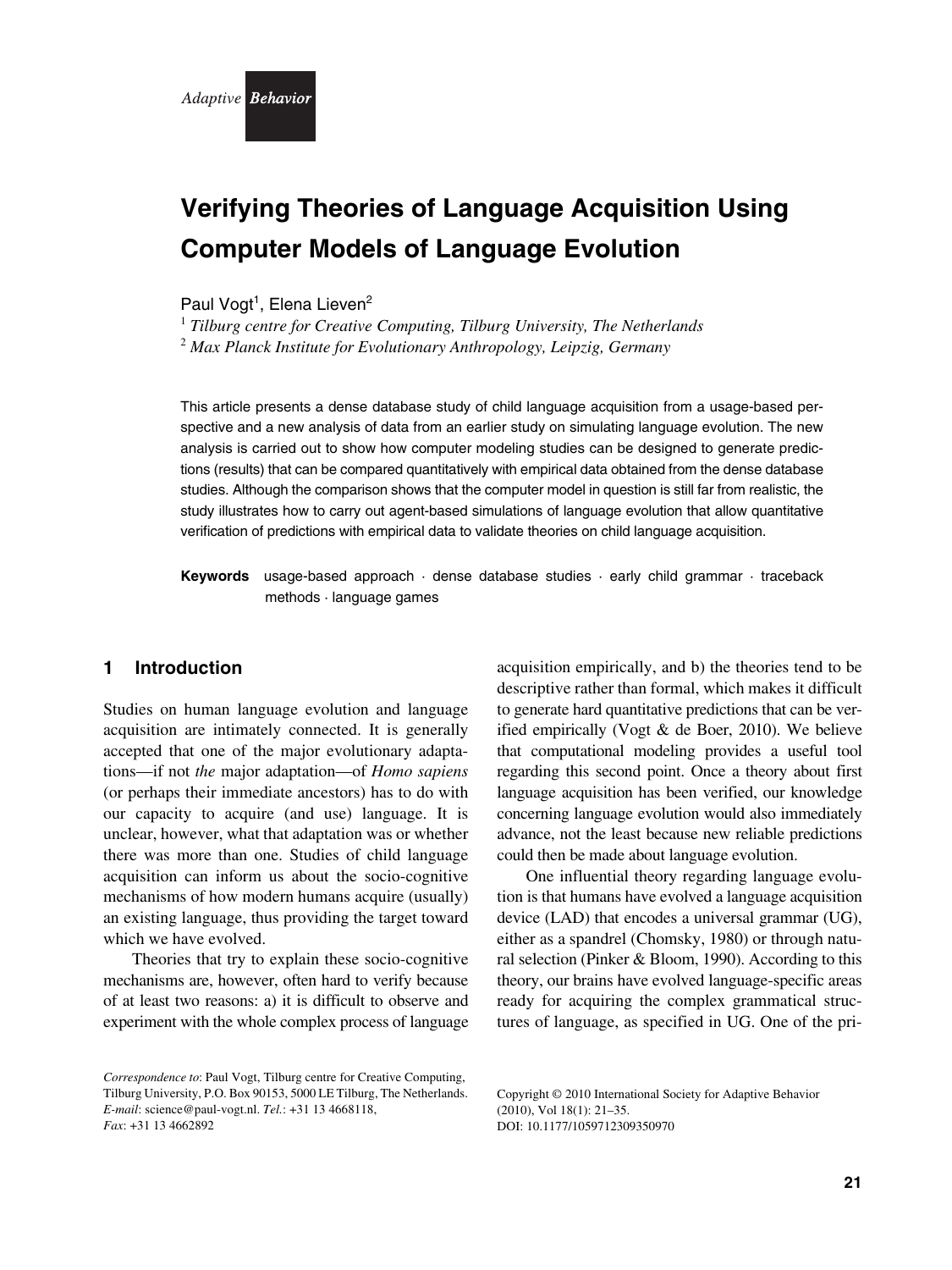mary reasons for positing a UG is the poverty of the stimulus argument, which assumes that the input to children is too limited to allow them to acquire the input language with adult competence (Chomsky, 1956). However, recent research on child language has suggested that the "poverty" of the stimulus has to be revised in two ways. Firstly, if the child's processing of the input is seen as probabilistic rather than as the extraction of all-or-nothing rules, the logical problem of generating over-general grammars becomes much more tractable (see MacWhinney, 2004, and commentaries). Secondly, there is increasing evidence that children's learning of syntactic constructions is extremely closely related to characteristics of the input (Freundenthal, Pine, Aguado-Orea, & Gobet, 2007; Lieven, Behrens, Speares, & Tomasello, 2003; Rowland, 2007; Theakston, Lieven, Pine, & Rowland, 2005).

An alternative view is that the grammars of human languages have evolved with non-language specific brains, but as the result of cultural evolution (Bates, 1979; Christiansen & Chater, 2008; Tomasello, 1999). According to this usage-based approach (Croft, 2000; Langacker, 2000; Tomasello, 2003), languages are learnt through general pattern recognition mechanisms, allowing humans to construct their internal languages on the basis of actual speech events. When languages are then repeatedly transmitted from one generation to the next, their grammatical structures could have evolved culturally from initially holistic or idiomatic languages to accommodate the cognitive learning mechanisms of humans, thereby improving learnability (Deacon, 1997; Kirby, Dowman, & Griffiths, 2007; Vogt, 2007; Wray, 1998). Although this view does not presume a language-specific adaptation to acquire the universal tendencies of grammar, none of its proponents deny there must have been one or more biological adaptations within the human lineage that gave rise to us becoming language users. Such adaptations, however, are rather sought in, for instance, the development of species-specific symbolic skills (Deacon, 1997) and/or adaptations involving the understanding that other individuals have similar intentions (Tomasello, 1999).

In both views, the nature of language acquisition mechanisms is a central issue. Studies on child language acquisition are, therefore, crucial to increase our knowledge regarding its nature. Rather than studying the dichotomy between nature and nurture, we will adopt the usage-based approach and seek support from both child language studies and computational modeling. In particular, we attempt to analyze data obtained from Vogt's (2005a, 2005b) computational model that implements the usage-based approach and compare these with empirical data obtained from dense corpora of child language to explore children's productions of multiword utterances (such as Dabrowska & Lieven, 2005; Lieven, 2006; Lieven et al., 2003; Lieven, Salomo, & Tomasello, 2009).

In language evolution research, there have been a number of studies in which the results of computer simulations have been compared with empirical data, for example, in relation to the emergence of vowel systems (de Boer, 2001) or color names (Steels & Belpaeme, 2005). However, to our knowledge there is no study in which outcomes of computer simulations are quantitatively compared with empirical data on child language development. The study presented in this article is a first attempt, but because of the oversimplifications of the model, the result of the comparison is still rather poor. The purpose of this article, however, is not to verify the usage-based approach or the model, but to illustrate how computer models could be used to generate predictions that can be compared with data obtained from empirical studies—the topic of this special issue (Vogt & de Boer, 2010).

In the next section, research using dense corpora of child language to explore children's production of novel multiword utterances will be presented to illustrate the workings of this approach and provide data that can be compared with results generated computationally. Section 3 will present a novel analysis of the study presented in Vogt (2005b) to illustrate how such a comparison can be achieved. In Section 4 we will discuss the approach, including necessary adaptations and cautions.

# **2 The Usage-Based Approach to Language Acquisition**

In contrast to a nativist-linguistic approach to language acquisition which views the child as already in possession of a highly abstract universal grammar through which the particular characteristics of the input language are read and learned, usage-based approaches view the child as learning mappings of sound and meaning as constructions for communication (Dabrowksa  $\&$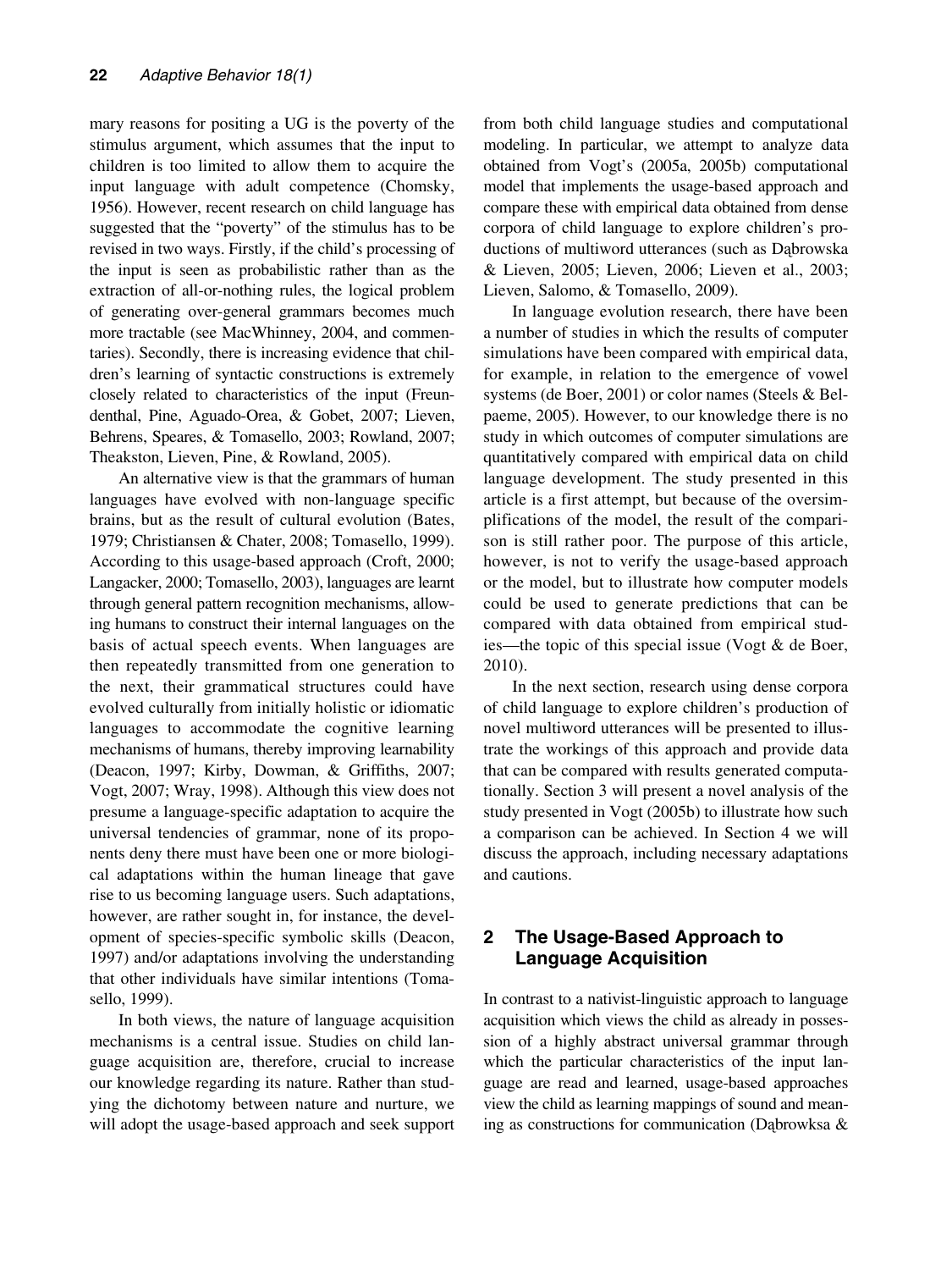Lieven, 2005; Tomasello, 2003). These will initially be fully concrete "chunks" of speech, mapped to childidentified meanings and may be one or more words long. As development proceeds, these constructions become internally analyzed and related to each other in a network ("inventory," Langacker, 2000) of constructions. Constructions become more abstract through the development of schematic slots and more complex through the internal development of these slots and the addition of new slots. Type and token frequencies are seen as being crucial to this process of schematization: high token frequencies will establish a lexically specific chunk, while high type variation within a chunk of speech will lead to the development of a slot. Lexically specific strings may remain accessible in the inventory if they are heard and used frequently enough (Bybee & Scheibman, 1999) but may also become internally analyzed. Note that children's linguistic creativity and capacity for abstraction is not in doubt in this approach: what is at issue is the scope of this creativity, the precise basis of the abstractions and how these factors change with development.

There is evidence for considerable repetitiveness in the speech that adults address to children. In studies analyzing the first 1–3 words in the utterances of English child directed speech (CDS), it was found that over 86% of the utterances could be accounted for by a mean of 143 frames per mother (strings that had occurred more than four times in one's mother's speech; Cameron-Faulkner, Lieven, & Tomasello, 2003; Stoll, Abbot-Smith, & Lieven, 2009). Stoll et al. (2009) also found similar results for German and Russian CDS, though typological differences between the languages did somewhat lower the repetitiveness of initial strings. There is also evidence that children can retain and reproduce highly frequent strings. The importance of high frequency strings in children's language learning is also supported by work on children's errors (Kirjavainen, Theakston, & Lieven, in press; Rowland, 2007; Theakston & Lieven, 2008; Theakston et al., 2005). For instance, Rowland (2007) showed that children's wh-inversion errors were more likely for wh-aux sequences that did not appear with high frequency in the children's input while those that had a higher frequency were significantly less likely to cause error, even when the frequency of the individual words in the strings was controlled.

Thus high frequency strings are present in the input, are learned, and can protect the child from error. How then might this relate to children's linguistic creativity and linguistic development? Using a method called "traceback," a number of studies have attempted to address this question by identifying novel utterances and attempting to search for their antecedents in prior parts of the corpus (more detailed accounts can be found in Dabrowska & Lieven, 2005; Lieven et al., 2003; Lieven et al., 2009).

# **2.1 Constructing Novel Utterances: The "Traceback" Method**

In the traceback method we have used corpora recorded from four 2-year-old children with their caretakers. The corpora were collected over a 6-week period for 5 hours a week, yielding 28–30 hours of recording. We divide each corpus into a "test corpus" consisting of the last 2 hours of recording and a "main corpus" consisting of the previous 26–28 hours. We then identify all multiword utterance types in the test corpus and attempted to identify the "component units" from the main corpus that could have been used to construct them. In attempting to establish how close a child's utterance is to what has been said before, there is the issue of whether to look only at the child's previous corpus or whether to include the input. In some previous traceback studies the input was included on the grounds that it is from the input that the child is learning (Dąbrowska & Lieven, 2005; Lieven, 2006; Lieven et al., 2003). The argument for tracing back only to the child's own corpus is also strong: we then know that the string is (or rather was, when it was uttered) part of the child's linguistic representation and in Lieven et al. (2009), therefore, the children's utterances were traced back only to their own previous utterances.<sup>1</sup> In the present study, however, we decided to include the caretaker input in the main corpus since this is closer in spirit to the models discussed below.

# **2.2 Method**

We identified all multiword utterance types in the test corpus and then attempted to find matching component units in the main corpus. This was done using a program called Autotracer<sup>2</sup> which produced a list of strings in the main corpus that contained any overlapping lexical material with the target utterance in the test corpus. To be considered as a component unit, each string had to occur at least twice in the main cor-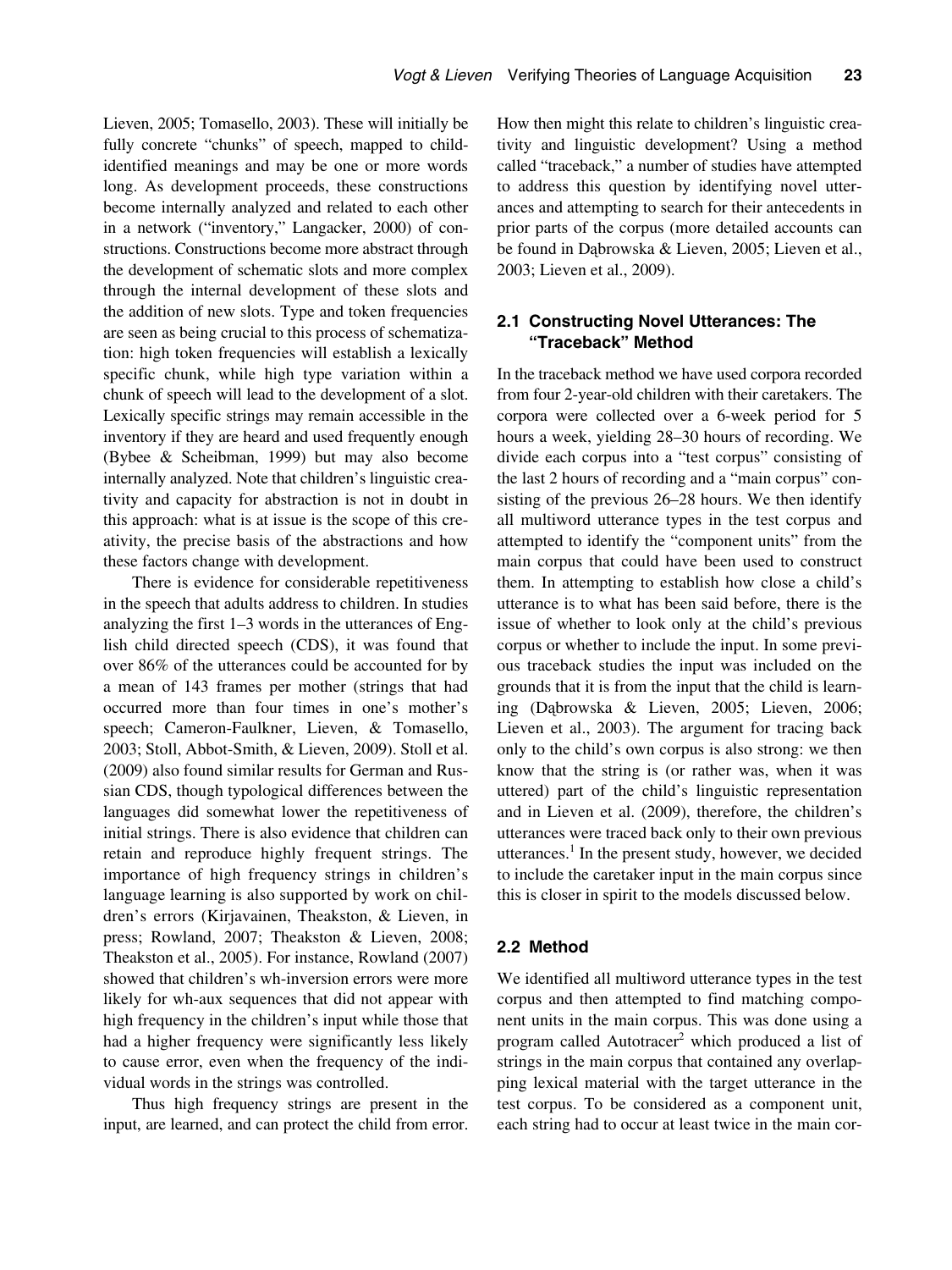| Table 1 | Types of slots. |
|---------|-----------------|
|---------|-----------------|

| <b>Type of slot</b> |                          | <b>Example utterances</b>                                                    | <b>Schema with slot</b>   |
|---------------------|--------------------------|------------------------------------------------------------------------------|---------------------------|
| <b>REFERENT</b>     | <b>CHI</b><br><b>CHI</b> | More choc+choc on there.<br>Bow-'s food<br>on there.                         | <b>REFERENT</b> on there  |
| <b>PROCESS</b>      | <b>CHI</b><br><b>MOT</b> | I want to get it.<br>And I want to talk to you about the park.               | <b>I</b> want to PROCESS  |
| <b>ATTRIBUTE</b>    | <b>CHI</b><br><b>CHI</b> | Pilchard there $he's$ hungry $@$ sc toast.<br>He's upside+down.              | <b>He's ATTRIBUTE</b>     |
| <b>LOCATION</b>     | <b>CHI</b><br><b>CHI</b> | I sit on my Mummy-'s bike.<br>I sit there.                                   | I sit LOCATION            |
| <b>DIRECTION</b>    | <b>CHI</b><br><b>CHI</b> | Going under bridge.<br>Going down.                                           | <b>Going DIRECTION</b>    |
| <b>POSSESSOR</b>    | <b>INV</b><br><b>MOT</b> | favorite.<br>This is<br>my<br>favorite that one, isn't it?<br>Yeah it's your | <b>POSSESSOR</b> favorite |
| <b>UTTERANCE</b>    | <b>CHI</b><br><b>INV</b> | Open the door<br>Mummy.<br>There's the cook <b>Mummy</b> .                   | <b>UTTERANCE Mummy</b>    |

pus. Two types of component units were defined: "fixed strings" and "schemas with slots." Fixed strings were fully lexically specific while schemas contained slots. The strings that filled slots could be either fixed strings (single or multiword) or other schemas with slots, however, slots could only be identified in schemas if they were semantically coherent, and the single or multiword strings that filled the slots also had to match the semantics of the slot. Research assistants used the program output to identify semantically coherent strings and slots and to derive the potential tracebacks. This criterion of "semantic coherence" resulted in the following slots being identified: REFERENT, PROCESS, ATTRIBUTE, LOCATION, DIRECTION, POSSESSOR, and UTTERANCE (see Table 1).

Once all potential component units in the main corpus had been identified, a derivation of the novel utterance was attempted using three operations: SUPERIMPOSE, SUBSTITUTE, and ADD. SUPERIMPOSE and SUBSTITUTE place a component unit into the matching slot of a schema. In a SUPERIMPOSE operation, the component unit placed in the slot overlaps with some lexical material of the schema, while in a SUBSTITUTE operation it just fills the slot (see Table 2). ADD places component units at one or other end of an utterance. It had to be syntactically and semantically

possible for these units to go in either order so, for instance, conjunctions such as *and* and *but* could not be used in an ADD operation. Vocatives (e.g., *Mummy*, *Daddy*, and Proper names) and adverbials such as *now* and *then* were the primary examples (see Table 3). For some utterances, a number of alternative derivations from component units were possible. This was particularly the case for vocatives that could be analyzed either as consisting of an UTTERANCE slot plus a vocative or as an attested component unit with the vocative attached using the ADD operation. Since we were interested in seeing how far an approach using schemas and slots within them could account for the target utterances in the test corpora, we always used substitution into the utterance slot rather than an add operation if both were possible. In addition, the following rules were used to reduce the tracebacks to the minimum number of operations:

- the longest possible schemas were used;
- the slots were filled by the longest available units;
- the minimum number of operations was taken.

Table 2 gives an example of a single operation traceback using a SUPERIMPOSE operation. Although there is an exact match for the target utterance, *I can't open*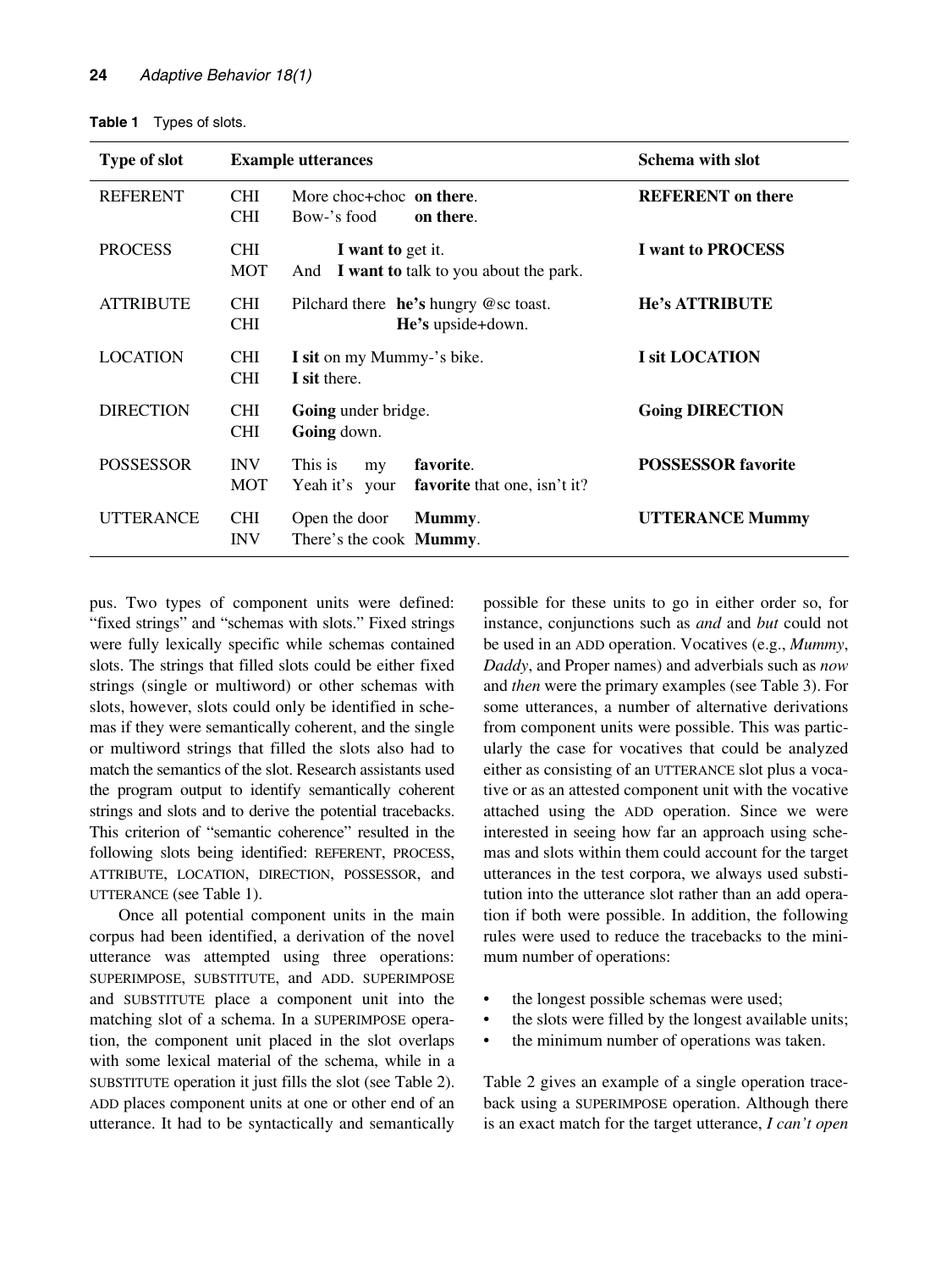| Component units |                    |                       | Frequency in main corpus |                 |  |
|-----------------|--------------------|-----------------------|--------------------------|-----------------|--|
|                 |                    | <b>CHILD</b>          | CARENTAKER(S)            |                 |  |
| I can't open it |                    |                       | 0                        |                 |  |
|                 | I can't PROCESS it | 17                    |                          | 6               |  |
| can't open it   |                    | 2                     |                          |                 |  |
| <b>Step</b>     | Component unit     | Operation             | Filler of slot           | Result          |  |
|                 | I can't PROCESS it | SUPERIMPOSE (PROCESS) | can't open it            | I can't open it |  |

#### **Table 2** Target utterance: *I can't open it* (Annie 2;0).

**Table 3** *And that's Emma outside* (Annie 2;0).

| Component units   |                                | Frequency in main corpus         |                     |                                |
|-------------------|--------------------------------|----------------------------------|---------------------|--------------------------------|
|                   |                                |                                  | <b>CHILD</b>        | <b>CARETAKERS</b>              |
| UTTERANCE outside |                                |                                  | $\theta$            | 8                              |
|                   | and that's REFERENT            | 0                                |                     | 14                             |
| Clare             |                                |                                  | $\overline{4}$      | 5                              |
| outside           |                                | 12                               |                     | 19                             |
| Step              | Component unit                 | Operation                        | Filler of slot      | Result                         |
| 1                 | UTTERANCE outside              | <b>SUBSTITUTE</b><br>(UTTERANCE) | And that's REFERENT | And that's REFERENT<br>outside |
| 2                 | and that's REFERENT<br>outside | <b>SUBSTITUTE</b><br>(REFERENT)  | Emma                | And that's Emma outside        |

*it,* in the main corpus, the criterion of two utterances for an exact match means that it cannot be used. Instead we find 17 examples in the child's utterances of *I can't PROCESS it* and six from the adults plus three of the fixed string *can't open it*. This allows *can't open it* to be superimposed onto *I can't PROCESS it* (it is a SUPERIMPOSE rather than a SUBSTITUTE because the matching string shares material with the schema, the lexemes to either side of the slot, *can't* and *it*). This gives the target utterance in a one-operation traceback.

In Table 3 we give an example of the use of an UTTERANCE slot. This involves two operations of SUBSTITUTE, one of the schema *and that's REFERENT* into the schema *UTTERANCE outside*, the other of the fixed string Clare into the *REFERENT* slot of *and that's REFERENT.*

The traceback analysis was carried out, after extensive training, by two research assistants. For reliability, 20% of all tracebacks were coded twice. Agreement was high (kappa = 0.89)

## **2.3 Results**

Figure 1 gives the overall data for the four children's corpora at 2 years. The children are ordered from left to right in increasing mean length of utterance (MLU) calculated in words over the whole corpus (Brian,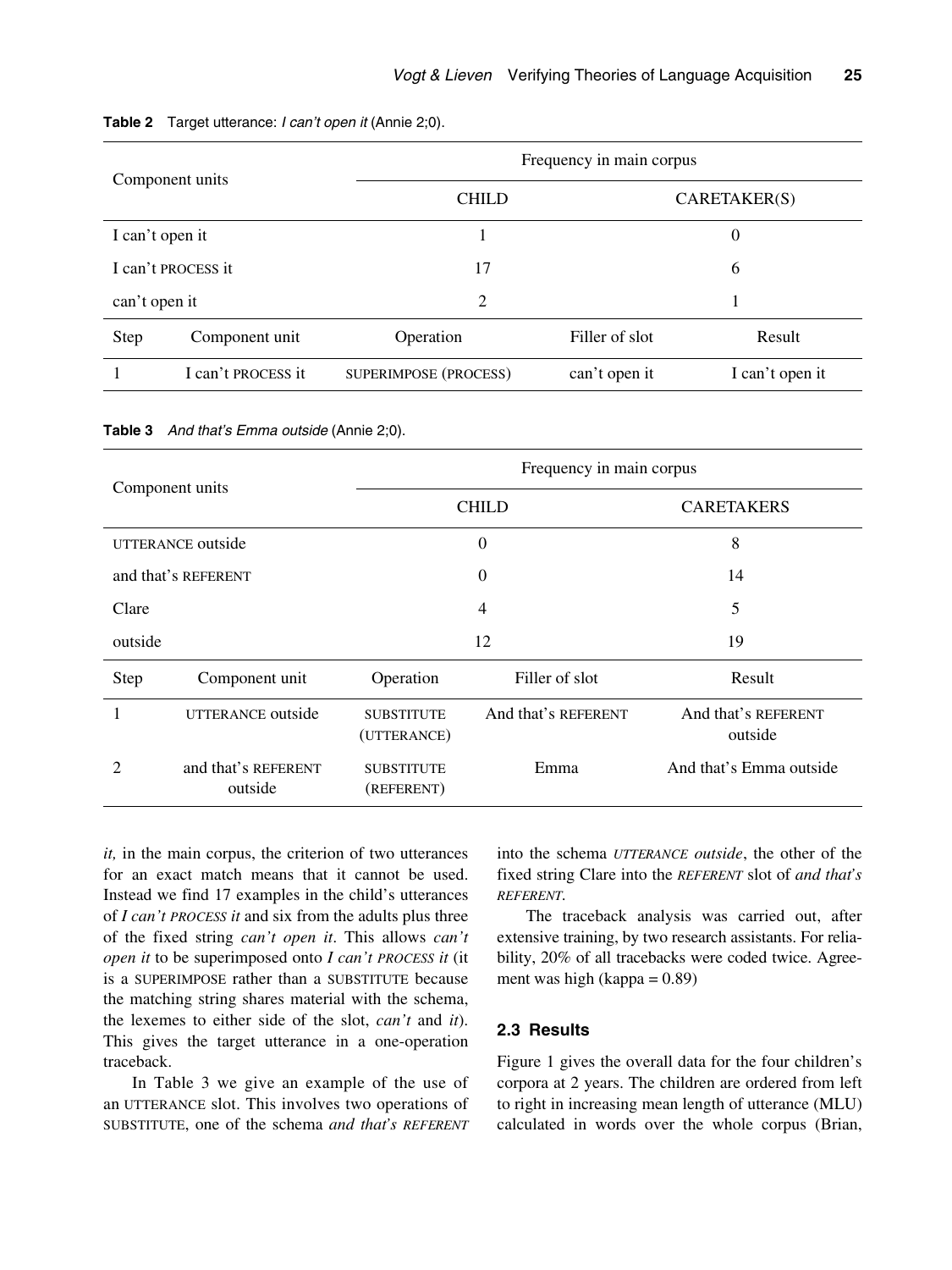

**Figure 1** Number of operations required to trace back Figure 1 Number of operations required to trace back Figure 2 Types of operations.<br>target utterances to the main corpus at 2;0.

1.65, Fraser 1.8, Annie, 2.19, Eleanor, 2.22). Between approximately 25% (Annie and Eleanor) and 40% (Brian and Fraser) of novel utterances in the test corpora have actually occurred at least twice in exactly the same form in the main corpus (exact matches) and a further 36% (Eleanor) to 48% (Annie) require only a single operation to arrive at a successful traceback. The proportion of multi-operation tracebacks (requiring 2, 3, and 4+ operations) increases with increasing MLU from 1.8% for Brian to 24% for Annie and there are between 4% (Annie) and 17% (Brian) of utterances that cannot be traced back (fails). SUBSTITU-TIONs formed the vast majority of operations (from 74–88%) and the number of ADD was only 2% for all tracebacks (see Figure 2).

Thus at 2;0 most of these children's utterances are either exact repeats of something they have said or heard before or require one single operation to arrive at a successful traceback. Note that with increasing MLU, the proportion of exact matches goes down and the number of multi-operation tracebacks goes up. In Dabrowska and Lieven (2005), we found similar results when we compared tracebacks of syntactic questions at 2;0 and 3;0. This is, of course, directly related to the increase in the length of utterances in development, but it also reflects a greater productivity and less reliance on exact repetition with development.

It is interesting to note that by far the largest proportion of slots in all tracebacks is for REFERENTs (60–89%). The proportion of non-referent slots increases with MLU and, in particular, while Brian



has almost no PROCESS slots and no ATTRIBUTE slots, the proportion of these is higher for Fraser and even higher for Annie and Eleanor (see Figure 3). This fits with research suggesting that, at least for Englishspeaking children, the category of nouns is abstracted earlier than that of verbs or other categories. For instance, children can substitute novel object names into frames from about 1;9 (Tomasello, Akhtar, Dodson, & Rekau, 1997). In Lieven et al. (2009) we analyze the strings that fill the REFERENT slots and show that, as MLU develops, the proportion of bare nouns reduces and the proportion of NPs with determiners increases, as does the range of determiners. We suggest that once children have abstracted a function to form mapping of REFERENT to Noun, they can then



**Figure 3** Types of slots.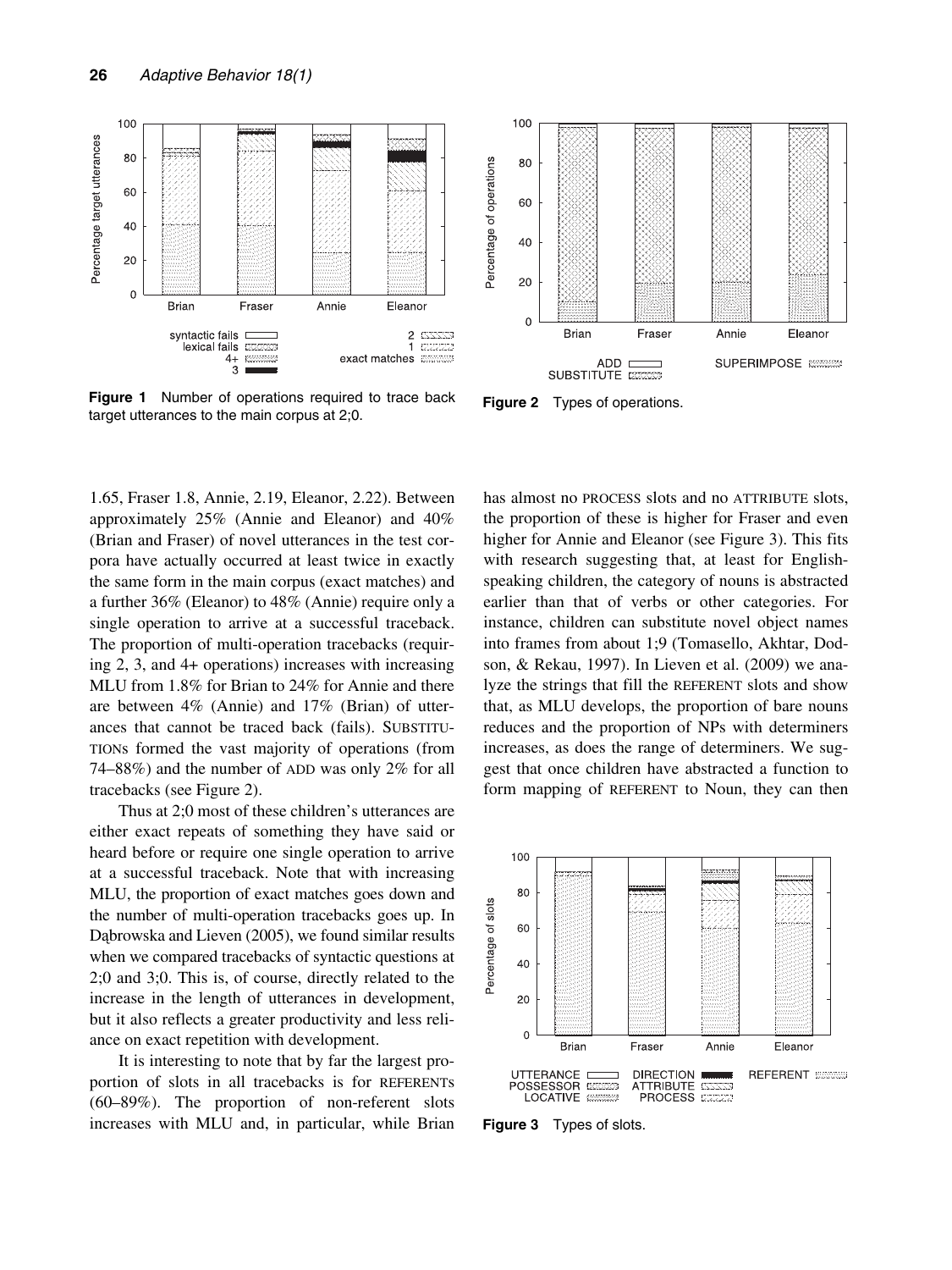start to build the linguistic constituent of Noun Phrase. Thus, in our approach, grammatical structure is emergent rather than pre-given.

In summary, we were able to trace back a very large proportion of these 2-year-olds' utterances in the test corpus either to exact repetitions in the main corpus or to schemas that required only one substitution into a slot. The vast majority of these substitutions were of single nouns. With developing MLU, the range of other slots developed, as did the variety of REFERENT strings.

## **2.4 Discussion**

Despite the fact that we estimate that we are only capturing 7–10% of the children's waking lives, we are able to account for 61–94% of their novel utterances in the test corpus in terms of exact repetitions or a single operation. Our main interest here was to see whether children's utterances could be related to lexically specific units that we know they have previously encountered. To know whether they actually *used* this particular method of constructing their utterances, we would need to know much more about how such units are retrieved and processed. Some support for the idea that children are learning chunks rather than just assembling utterances from individual words is provided by a recent study of Bannard and Matthews (2008). This shows that children were more fluent and made fewer errors in four-word strings with high frequencies in CDS than with strings in which the individual words were matched for frequency but the strings as a whole were of lower frequency. Once a chunk has been learned, the idea is that slots will be formed if there is partial repetition of lexically specific material but also type variation in some part of the string. Although there is relevant work in historical linguistics as to the relation between type and token frequencies that leads either to entrenchment of the whole string or to the formation of slots (Bybee, 1995), this is an important topic for future research in child language studies (Bannard & Lieven, 2009).

The fact that the proportion of exact matches goes down with development is, we would suggest, related to the increase in the child's repertoire of schemas with slots which gives rise both to greater productivity and expressiveness. The very low proportion of ADD operations is partly to the result of our use of the UTTERANCE slot, but this only affected a relatively

small number of tracebacks: the largest proportion of UTTERANCE slots (16%) was found in Fraser's tracebacks and most included *Mummy* as the vocative. More interestingly, to ADD two strings required, under our definitions, that they could go in either order, whereas in using SUBSTITUTE or SUPERIMPOSE, the order was already defined, as was the semantic content of the slot. We tentatively suggest that this could provide English-speaking children, who clearly hear a lot of linear repetition in the speech of their environment, with an efficient means of expressing the form-meaning mappings that they wish to communicate. Whether an operation like ADD would be more significant for tracebacks involving languages with freer word order, is an interesting question.

# **3 Simulating the Emergence of Compositionality With a Usage-Based Approach**

If simulations can be carried out with a model that implements the socio-cognitive mechanisms proposed in the usage-based approach, then the results are predictions of the theory that should closely match the findings found in the dense database studies. In this section we will analyze a corpus from Vogt's (2005b) study and compare the results with the findings from child language acquisition as presented in the previous section. No attempt has been made to improve the model such that the results closely match the empirical findings. As mentioned, the purpose is not to verify Vogt's model with respect to the data, but merely to illustrate how a proper comparison can proceed.

Vogt's (2005b) study was concerned with the emergence of *compositionality*. Compositionality means that parts of an expression have a functional relation to the parts of its meaning. For example "John loves Mary" is compositional in that each element has a distinct meaning and the meaning of the whole sentence is a particular combination of these meaning parts. From a usage-based perspective, we assume that compositional structures require a schema-like representation with slots. In contrast to compositionality, there is no part in the expression "bought the farm" that refers to any part of its meaning *died*. Such expressions are "fully lexically specific" or *holistic*.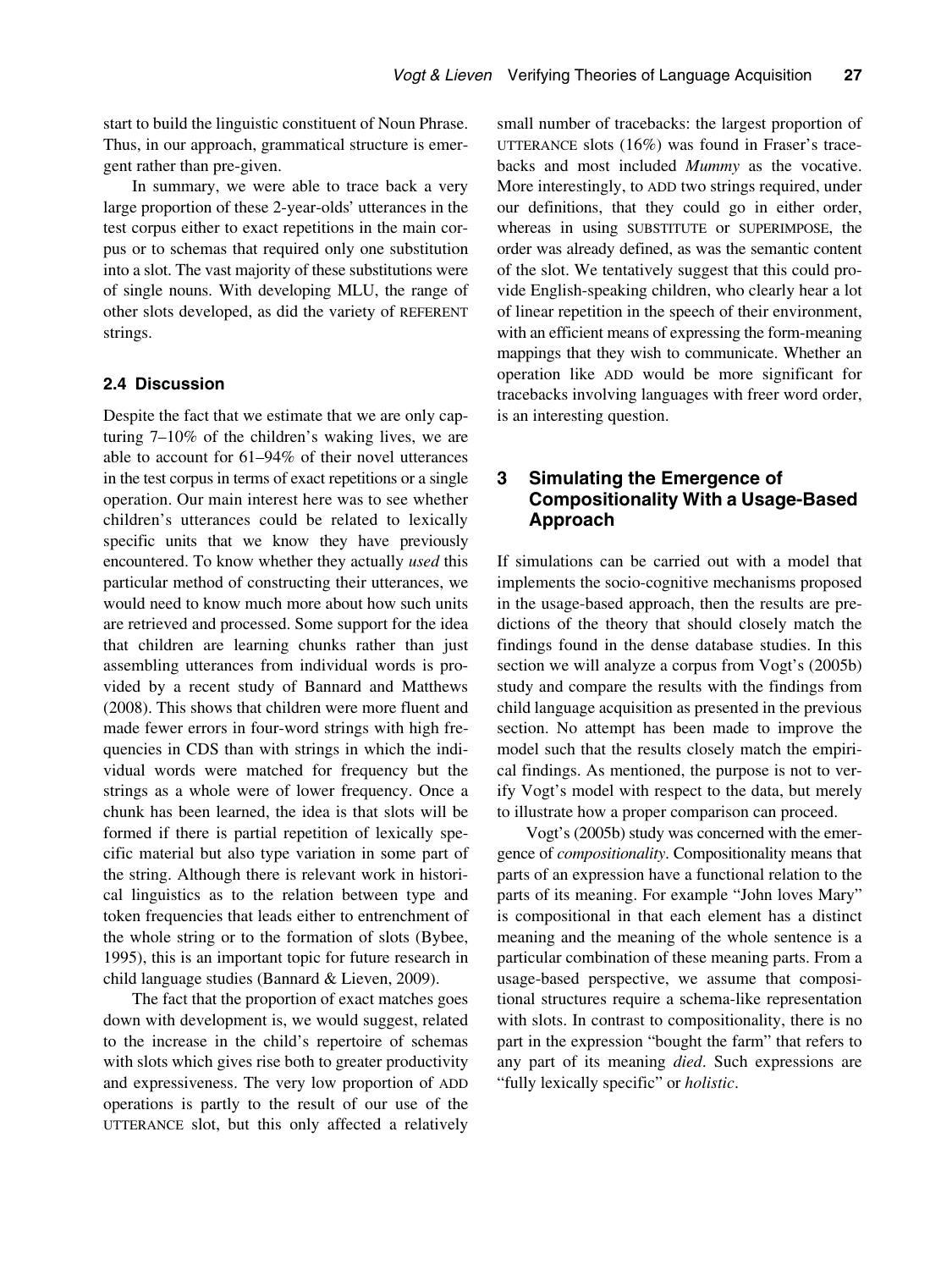#### **3.1 The Model**

The model is an adaptation of Kirby's (2001) iterated learning model with which it was shown that initially holistic languages can evolve culturally into compositional ones when the language is iteratively transmitted over generations through a transmission bottleneck (such that children only observe a subset of the target language). Vogt's model differs in a number of ways (see, Vogt, 2005a, 2005b, 2007, for discussions). For the current study, it is most important to mention that Vogt's model allows communication in all directions, whereas Kirby's model only allows vertical communication (i.e., from adults toward children), as a result of which the transmission bottleneck is implicit during the children's development.

The model implements a simulation of the Talking Heads experiment (Steels, Kaplan, McIntyre, & Van Looveren, 2002) in which a population of agents plays a large number of *guessing games* to develop a language that allows the population to communicate about their world, which contains a number of colored geometrical shapes. It is impossible to present all details of the model in this article; the interested reader is referred to Vogt (2005a, 2005b). For each guessing game, two agents are selected from the population arbitrarily: one speaker and one hearer. Both agents are presented eight objects (the *context*) randomly sampled from the virtual world that contains a total of 120 objects (12 colors  $\times$  10 shapes). Each agent individually tries to categorize the perceptual features of each object in the context using a method based on the discrimination game (Steels, 1996), whose details are irrelevant to the scope of this article. Suffice to say that each object is categorized such that it is distinctive from all other objects in the context. If distinctive categorization fails, a new category is constructed for which the object's perceptual features serve as exemplars. (Note that initially each agent has no categories at all; these are all constructed when needed by these discrimination games.) Categories are represented as prototypical points in a 4-dimensional space, each dimension relating to a perceptual feature, which are the red, green, and blue components of the RGB color space and a shape feature.

The 4-dimensional categories will be taken as the meaning of a whole expression. It has been shown that during the process of cultural evolution, the 4-dimensional meanings can be restructured to form meanings

| 1              | $S \rightarrow$ greens quare/(0,1,0,1) | 0.2 |
|----------------|----------------------------------------|-----|
| $\overline{2}$ | $S \rightarrow A$ /rgb B/s             | 0.8 |
| 3              | $A \rightarrow \text{red}/(1,0,0,?)$   | 0.6 |
| $\overline{4}$ | $B \rightarrow triangle/(?,?,?,0)$     | 0.7 |

**Figure 4** This example grammar contains rules that rewrite a non-terminal (A, B, or S) into a terminal formmeaning pair (1, 3, and 4) or into a compositional rule, that is, schema, that combines different non-terminals, that is, slots (2). The meanings are 4-dimensional vectors, where the first three dimensions relate to the RGB color space (rgb) and the fourth one relates to the shape feature (s). The question marks are wild-cards, which may be substituted by any other category in that dimension. Each rule has a score that indicates its effectiveness in past guessing games. Only expressions of two constituents are allowed in this grammar.

of lower dimensions. This way, *conceptual spaces* (Gärdenfors, 2000) are constructed, which could be interpreted as linguistic categories. The language learning mechanisms that we explain shortly guides this restructuring.

Once the agents have categorized the objects in the context, the speaker selects one object at random as the topic of the communication. This agent then searches its grammar for ways to produce an expression that conveys the topic's meaning. The grammar (Figure 4) consists of simple rewrite rules that associate forms with meanings either holistically (e.g., rule 1) or compositionally (e.g., rule 2 combined with rules 3 and 4). The grammar may be redundant in that there may be rules that compete to encode or decode an expression (cf., Batali, 2002; De Beule & Bergen, 2006). The speaker searches for those (compositions of) rules that match the topic's meaning and if more than one are found, he selects the rule that has the highest rule score. Sometimes when the speaker produces a compositional construction, this may be a novel one. The operation to construct such a novel utterance is similar to the SUBSTITUTE operation referred to in the previous section, but may also be an EXACT MATCH of a previously heard expression. If the speaker fails to produce an expression this way, a new form is invented as an arbitrary string and is associated with the topic's whole meaning (INCORPORATE) or—if a part of the meaning matches some non-terminal rule—with the rest of this meaning (EXPLOIT).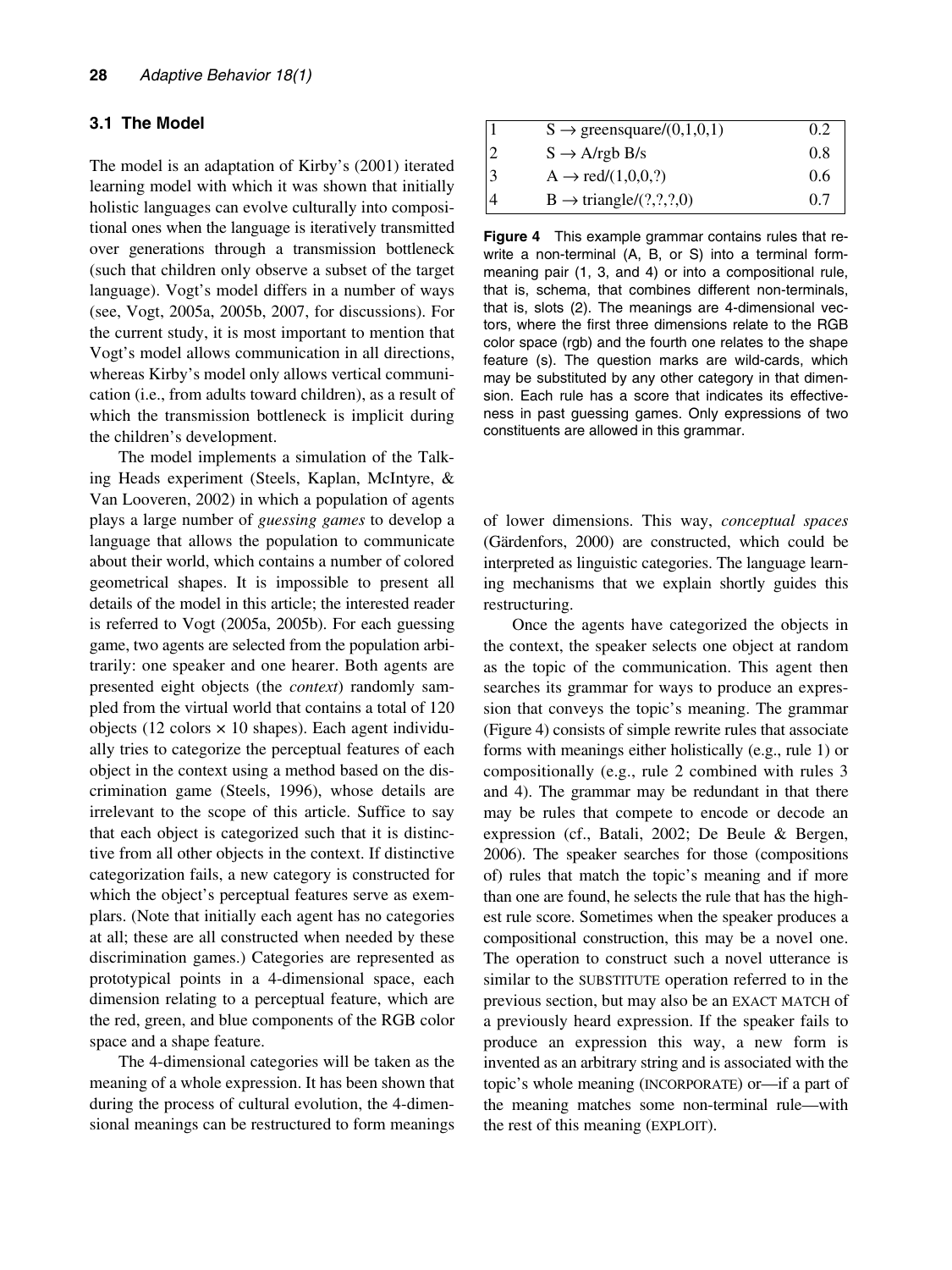In turn, the hearer tries to interpret the expression by searching its own grammar for (compositions of) rules that match both the expression and a category relating to an object in the current context. If there is more than one such rule, the hearer selects the one with the highest score, thus guessing the object intended by the speaker. The hearer then points to this object, and if this is the object intended by the speaker, the speaker acknowledges success; otherwise, the speaker points to the topic allowing the hearer to acquire the correct meaning. If the guessing game was successful, both the speaker and hearer increase the scores of the rules they used and lower the scores of those rules that compete with the used rules. (When the hearer thus interpreted a—to him—novel utterance, we say he used the SUBSTI-TUTE operation.) If the game has failed, the scores of used rules are lowered and the hearer acquires the proper association between the heard expression and the topic's meaning. To this end, the hearer tries the following three induction steps until one step has succeeded:

- 1. EXPLOIT: If a part of the expression can be decoded with a part of the topic's meaning, the rest of the expression is associated with the rest of the meaning. For instance, if the hearer of the grammar shown in Figure 6 hears the expression "redcircle" meaning  $(1,0,0,0.5)$ , the part "red"-(1,0,0,?) can be decoded, so the hearer adds rule B $\rightarrow$ circle/(?,?,?,.5) to its grammar.
- 2. CHUNK: If the above failed, the hearer searches its memory, where it stores all heard or produced expression–meaning pairs, to see if there are instances that are partly similar to the expression– meaning pair just heard. If some similarity can be found, the hearer will break-up the expression– meaning pairs containing the similarities—following certain heuristics, thus forming new compositional rules. Suppose, for instance, the hearer had previously heard the expression–meaning pair "greensquare" $-(0,1,0,1)$  and now hears the expression–meaning pair "yellowsquare"-(1,1,0,1). The hearer can then break up these pairs based on the similarity "square" $-(?,1,0,1)$ , thus forming rules  $S \rightarrow C/r$  D/gbs,  $C \rightarrow green/(0,?,?,.), C \rightarrow yellow/$  $(1,?,?,?)$  and D→square- $(?,1,0,1).^{3}$
- 3. INCORPORATE: If the above adaptations both fail, the heard expression–meaning pair is incorporated holistically, leading to a new rule such as  $S \rightarrow$ yellowcircle/(1,1,0,.5).

At the end of these steps, the hearer performs a few post-processes to remove any multiple occurrences of rules and to update the grammar such that other parts of the internal language relates more consistently to the new knowledge. Full details of the model are found in (Vogt, 2005a, 2005b).

#### **3.2 Results**

In Vogt (2005b) it was shown that initially holistic languages can evolve into compositional ones, because of children's creativity in producing novel constructions by—in this model—applying the SUBSTITUTE mechanism described in the previous section. The reason for this creativity is that when children need to communicate about some novel referent (i.e., an object they have not seen before), they may be able to use a schema (rule in this model) and SUBSTITUTE one or more slots using lexical components (parts of phrases) they have heard previously. Otherwise, they may have to invent a new word, which can then either be used to refer to a part of the sentence's meaning using the EXPLOIT operation or to the whole meaning using INCORPORATE. It is not hard to see that if INCORPORATE would occur too frequently, a language can change very rapidly, which is the main reason compositionality does not emerge as a stable system when transmitted vertically without a transmission bottleneck (Vogt, 2005a).

We have replicated one of the conditions from the study presented in Vogt (2005b) with exactly the same initial conditions. The simulations were set up with a population of six agents (three adults and three children) and were run for 10 iterations of 6,000 guessing games each. In each game, the participating agents were selected at random with an equal chance that a speaker/hearer was an adult or a child (cf. one condition in Vogt, 2005b). At the end of each iteration, the adults were removed, the children became adults and new children were included. The simulations were repeated 15 times to generate 15 corpora of linguistic interactions. In the remainder of this section, we will analyze the constructions of the children from the final iteration. Prior to this iteration, the adults had acquired their language with a communicative success of 79.3% on average (with standard deviation of 5.5%), while  $80.3 \pm 6.3\%$  of their constructions were compositional. The whole population at the end of the simulation achieved on average  $79.6 \pm 5.5\%$  communicative success and  $78.8 \pm 5.9\%$  compositionality.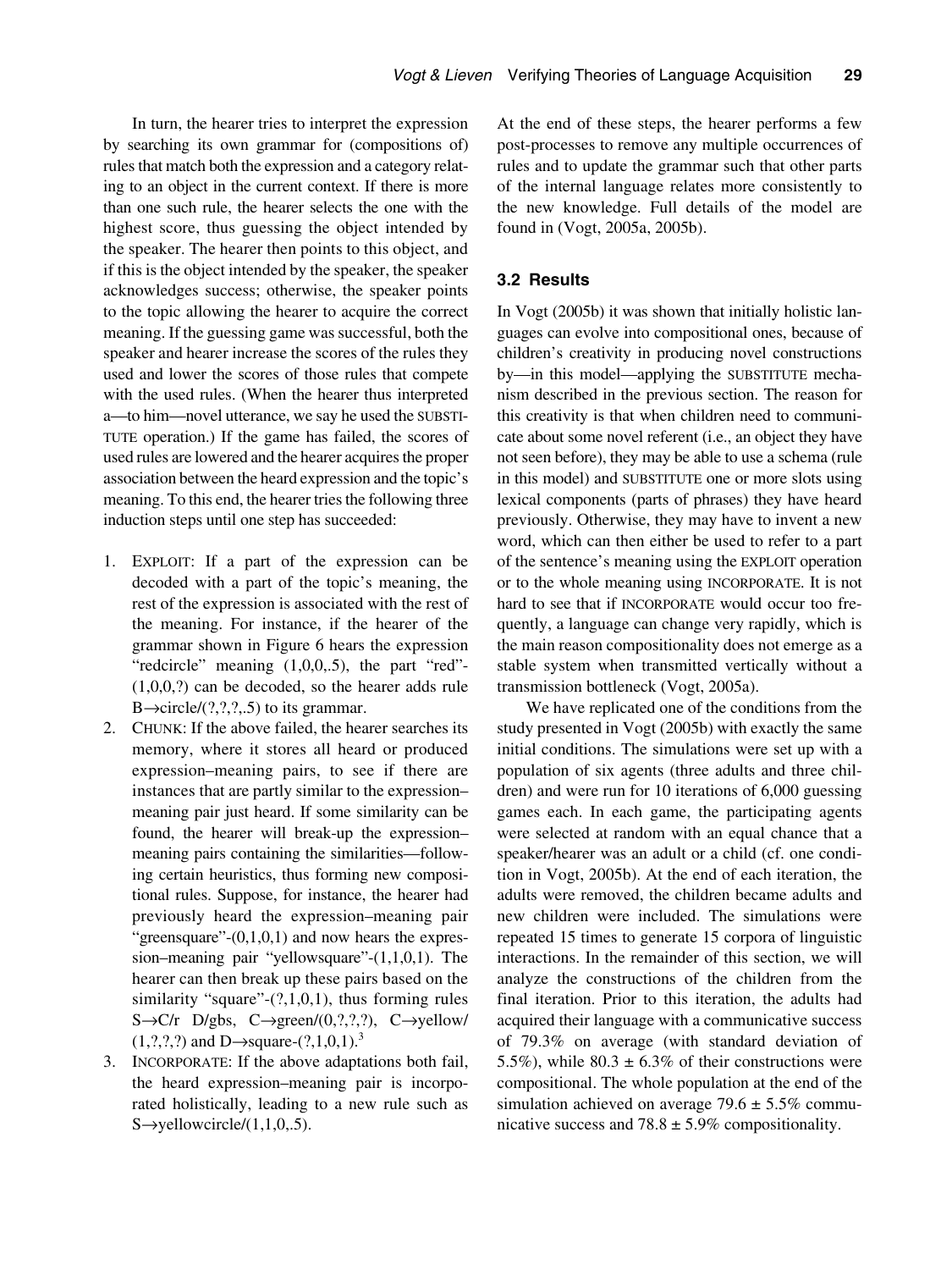

**Figure 5** The percentage of the operations EXPLOIT, SUBSTITUTE, INCORPORATE, and EXACT MATCH used to construct novel utterances as speakers. The results indicate averages over all children in the final iteration of all 15 runs with standard deviations.



**Figure 6** The percentages of operations used to produce novel utterances over time per 250 games. The results show the averages for all children in the final iteration of the 15 runs.

By applying the traceback method on the generated corpora, we measured the relative frequencies with which the operations EXACT MATCH, SUBSTI-TUTE, EXPLOIT, and INCORPORATE were used by the three children of the final iteration. Figure 5 shows the relative frequencies (averaged over all children in all runs) with which these operations have been used during the agents' childhoods for *producing* novel utterances as speaker. The results show that for producing (i.e., encoding) novel utterances, SUBSTITUTE was the most frequently used operation for all agents (on average 53.6  $\pm$  5.2%), followed by INCORPORATE and EXPLOIT (18.2  $\pm$  2.4% and 17.6  $\pm$  4.4% respectively), while EXACT MATCH  $(9.5 \pm 1.7)$  occurred least frequently. It is of course hard to compare these results with those presented in the previous section, but the simulation confirmed the high occurrence frequency of the SUBSTITUTE operation.

Naturally, it is relatively straightforward to plot the relative frequencies with which the various operations are used over time during development. Figure 6 shows the average relative frequencies of operations used to produce novel utterances during the childhood period of the agents across the simulations over time (the frequencies were measured per time window of 250 guessing games). It is interesting to see that during development there is an initial period where most constructions are based on INCORPORATE (creating new utterances) and EXPLOIT, but that SUBSTITUTE soon contributes to, on average, around 90% of the novel constructions after, on average, 2,000 games. Looking at individual runs, it was found that actually from game 3,500 onwards most simulations yielded relative frequencies of 100% SUBSTITUTE operations. The reason that the average is lower than 100% is that the number of novel constructions diminish later on in the child's development to the extent that in some of the simulations no novel constructions were found over the period measured. The results predict that in a longitudinal corpus of child language, one would find early in the child's development fewer SUBSTITUTE operations than, for instance, EXACT MATCH operations, whereas the latter tends to diminish later on in favor for the SUBSTITUTE operations. This is consistent with findings from the dense database studies, although the amount of novel constructions tends to increase instead of decrease. The reason that this increase does not occur in the simulation is that the language size is highly limited, so no novel constructions are found after the children in the simulation covered all possible meanings.

#### **3.3 Discussion**

It is clear that the results of these simulations are hard to compare with the results presented in the previous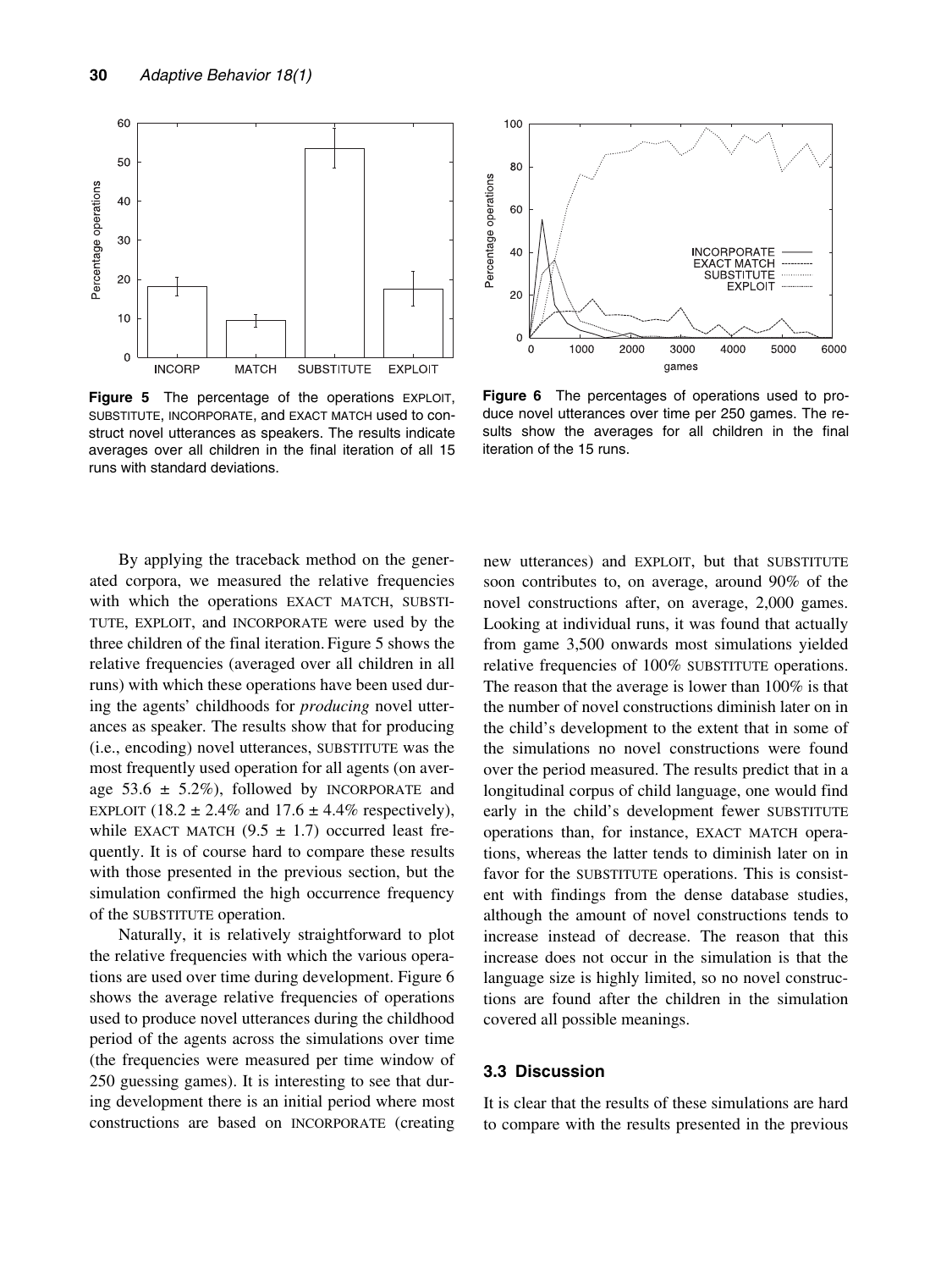section for the construction produced by real children, because the model here is too limited (e.g., only oneor two-word construction are allowed and the inputs to children are also only one- or two-word constructions). Nevertheless, this study illustrates how the results of a computer simulation could be compared with real child language data and vice versa.

## **4 General Discussion**

In this article we have presented an empirical study of child language acquisition based on applying a traceback procedure to dense child language corpora. We then presented a study that applies this traceback procedure to an artificial language corpus generated by an agent-based model that simulates aspects of language evolution. It is still very much work in progress—in fact this is our first attempt to compare quantitatively empirically obtained corpora of child language with artificially generated corpora—but this study is meant to illustrate how one can incorporate empirical data to generate and verify predictions using computational modeling (cf. Vogt & de Boer, 2010).

Of course, corpus-based studies typical of computational linguistics are also very useful for investigating certain cognitive mechanisms underlying language acquisition, because they can deal with real empirical input to children (e.g., Bannard, Lieven, & Tomasello, 2009; Borensztajn, Zuidema, & Bod, 2009; Freudenthal et al., 2007; Monaghan, Christiansen, & Chater, 2007; Redington, Chater, & Finch, 1998) or with natural written or spoken languages (e.g., Bod, in press; Daelemans & van den Bosch, 2005). However, such methods lack the bidirectional social interactions crucial to language use, thus they fail to capture the incremental effect that children's productions in dialogues can have on language acquisition. Agent-based models do simulate such interactions.

Many agent-based models studying the emergence of compositionality and other syntactic phenomena have adopted the usage-based or constructive approach (Batali, 2002; Brighton, 2002; Kirby, 2001; Steels & De Beule, 2006; Vogt, 2005a, 2005b). Yet, these models differ substantially in how they are implemented. For instance, Batali's (2002) model incorporates schemas of binary trees that fit into each other, while Brighton's (2002) model constructs finite state automata based on finding minimum description lengths. Kirby's (2001) model uses rewrite rules as its basis, and Steels & De Beule's (2006) model produces (fluid) construction grammars anchored in the agents' interaction with the real world. The models of Batali, Brighton, and Kirby assume predefined semantics. In Vogt's (2005a, 2005b) model, which is an adaptation of Kirby's model, the semantics are anchored in the agents' interaction with a virtual world and where the grammars become networks of rules that can compete with each other for usage.<sup>4</sup>

These models have in common that they show that relatively complex grammatical structures can emerge through cultural evolution using more (Brighton, 2002; Steels & De Beule, 2006) or less (Batali, 2002; Kirby, 2001; Vogt, 2005a) complicated pattern finding mechanisms, which are assumed to have evolved for general purposes and not specifically for language. These different models are all based on (slightly) differing interpretations of how the usage-based approach can be defined formally in terms of socio-cognitive mechanisms. Yet, all produce a development that should the simulations be initialized realistically—can be quantitatively compared more or less directly with data obtained from the dense databases of child language corpora in the manner presented here. The more closely the results (predictions that the theory construct) match those found in the empirical studies, the more likely the theory/model is correct.

We reanalyzed Vogt's (2005a, 2005b) model that implements a usage-based approach to language acquisition based on the operations suggested from the empirical studies presented in Section 2. Simulations with this model have shown that when "children" are triggered to produce an utterance regarding a situation they have not covered before, they can use word-meanings describing parts of the situation that they have already acquired. Vogt's (2005b) study has shown that this can trigger the emergence of compositionality in language. In the current study, we have shown that the model also predicts that the main operation involved in this process is SUBSTITUTE. The same operation has also been observed most frequently in the dense database study on child language (Lieven et al., 2009).

A proper verification, however, is still impossible, because the current model does not yet implement other operations such as ADD and SUPERIMPOSE, nor is the agents' virtual world sufficiently complex to accommodate these operations sensibly. The model therefore does not allow us to make distinctions based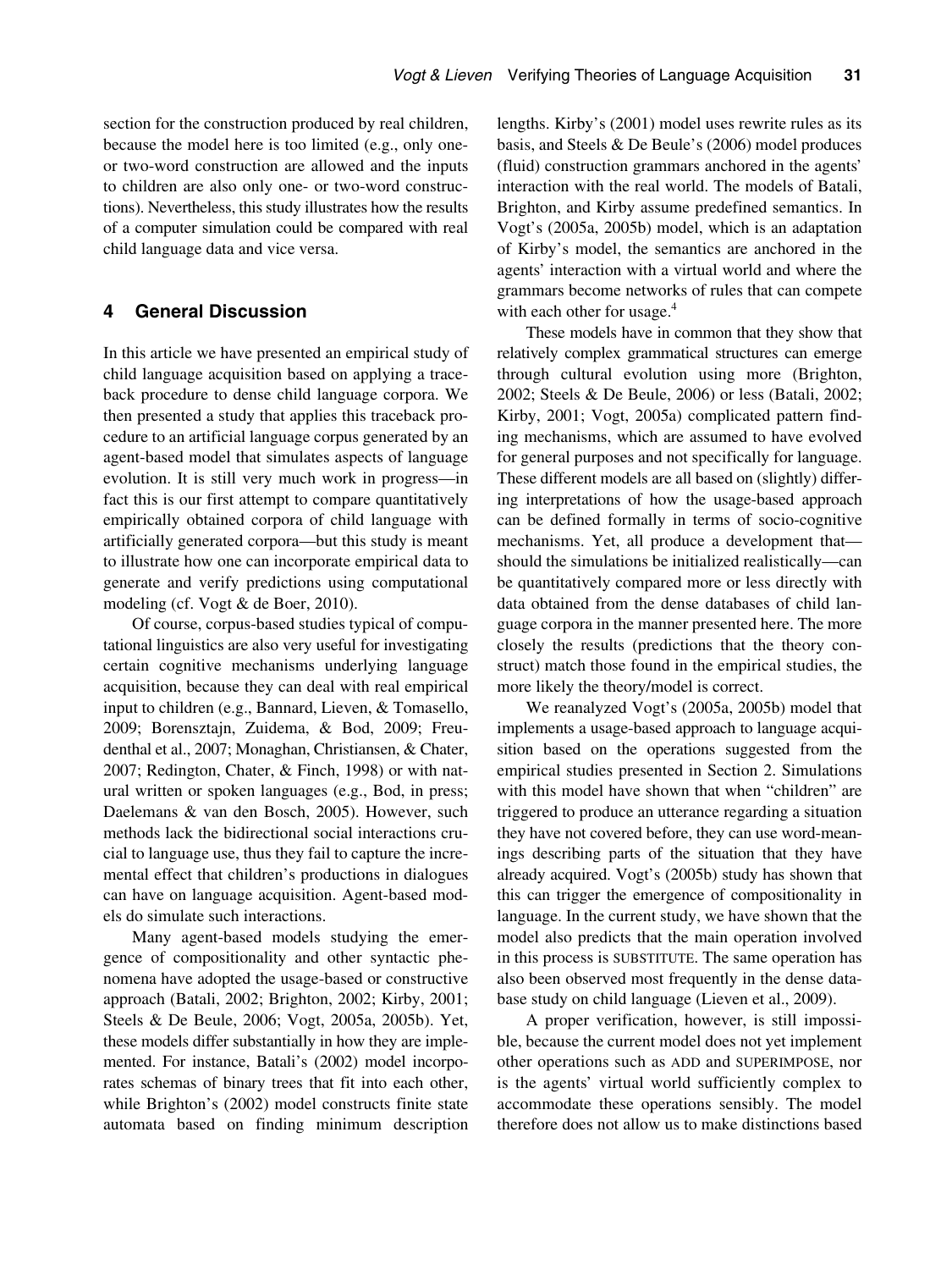on the type of slots, such as REFERENT, PROCESS, ATTRIBUTE, LOCATION, and so forth, as presented in Section 2. It is possible to investigate the evolution of type and token frequencies in this model (see Vogt, 2005a, 2006, for examples), but because of the inability to compare these with the empirical data, we have refrained from doing so. Models that allow for more complex grammatical complexity to emerge (e.g., Batali, 2002; Kirby, 2001; Steels & De Beule, 2006) appear more suitable for such comparisons, though these may still need appropriate adaptations. Simulations with a proper model should statistically yield similar distributions of the use of operations and linguistic units as observed in the dense databases.

When such computer simulations yield statistically similar results to those obtained empirically from child language studies, they positively verify the usage-based theory. (Note that, even if the model is a proper implementation of the theory, a positive verification does not necessarily imply that the theory is correct, but it would provide supportive evidence. Only a negative verification could reject a theory.) Verification could thus shed more light on the nature of language acquisition, but would also provide a target for computational studies on language evolution; that is, it predicts that evolution would have resulted in the socio-cognitive mechanisms proposed in this theory. Moreover, when such verified computer models are used to investigate other aspects of language evolution (e.g., the dynamics of language change), these models are likely to produce more accurate predictions than studies carried out with models that have no empirical grounding.

Comparison between empirical data and computer simulations, however, should be carried out with caution, because empirical data on language acquisition is noisy, while computer models are still crude abstractions of reality. Empirical data is noisy because transcriptions can have errors, experiments may have a wrong set up to begin with, and—most of all observational and experimental data are capturing only a small portion of a child's language development. Although dense data studies, such as those presented in Section 2 are bridging this gap, at 5 hours of recording a week, they still only capture an estimated 7–10% of a child's waking lives during a limited period. Moreover, such dense data studies, as well as many other longitudinal studies are conducted with very few subjects so that statistical validation is unreliable. The Human Speechome project (Roy et al., 2006) is a major step forward in density, but this is an  $n = 1$  study.

Contemporary agent-based models that simulate language evolution tend to model highly simplified languages (e.g., only lexicons or highly simplified grammars), so that the input to simulated children tends to have much lower complexity than the language spoken to human children. Multi-agent simulations in complex environments using empirical data (e.g., from corpora such as CHILDES, MacWhinney, 2000, or those discussed in this article) to simulate the input to children would make the models considerably more realistic. More generally, we believe that in order to improve the quality of predictions generated through computational studies on language evolution, more empirical data obtained from child language research should be incorporated as initial parameter settings into the computer models, which thus improves the ability to verify the model with empirical data reliably (see also, Vogt & de Boer, 2010). Examples of data that can be incorporated include the frequency with which joint attention is used, the statistical nature of the input to children, the number of interlocutors and frequency of child directed utterances, and the proportions of child-directed speech versus overheard speech.

To conclude, the current study has illustrated a new way to compare the results of computer models with those obtained from child language studies. It should be clear that agent-based computer models that simulate language evolution are still far too limited to capture the complex processes involved in child language acquisition, not only in their socio-cognitive capacities, but also in the reduced complexity of the input and their limitations of multimodal interactions. Nevertheless, we do believe that further developments in these types of models can have a significant contribution to our understanding of human language acquisition, provided these models will be more reliably developed based on empirical data, such that their results can be better compared with empirical observations of child language. To achieve this we recommend, like Vogt and de Boer (2010), that the interactions between modeler and empiricist be intensified. Only then can these models be used soundly to verify theories of modern human language acquisition, thus advancing our knowledge about language evolution.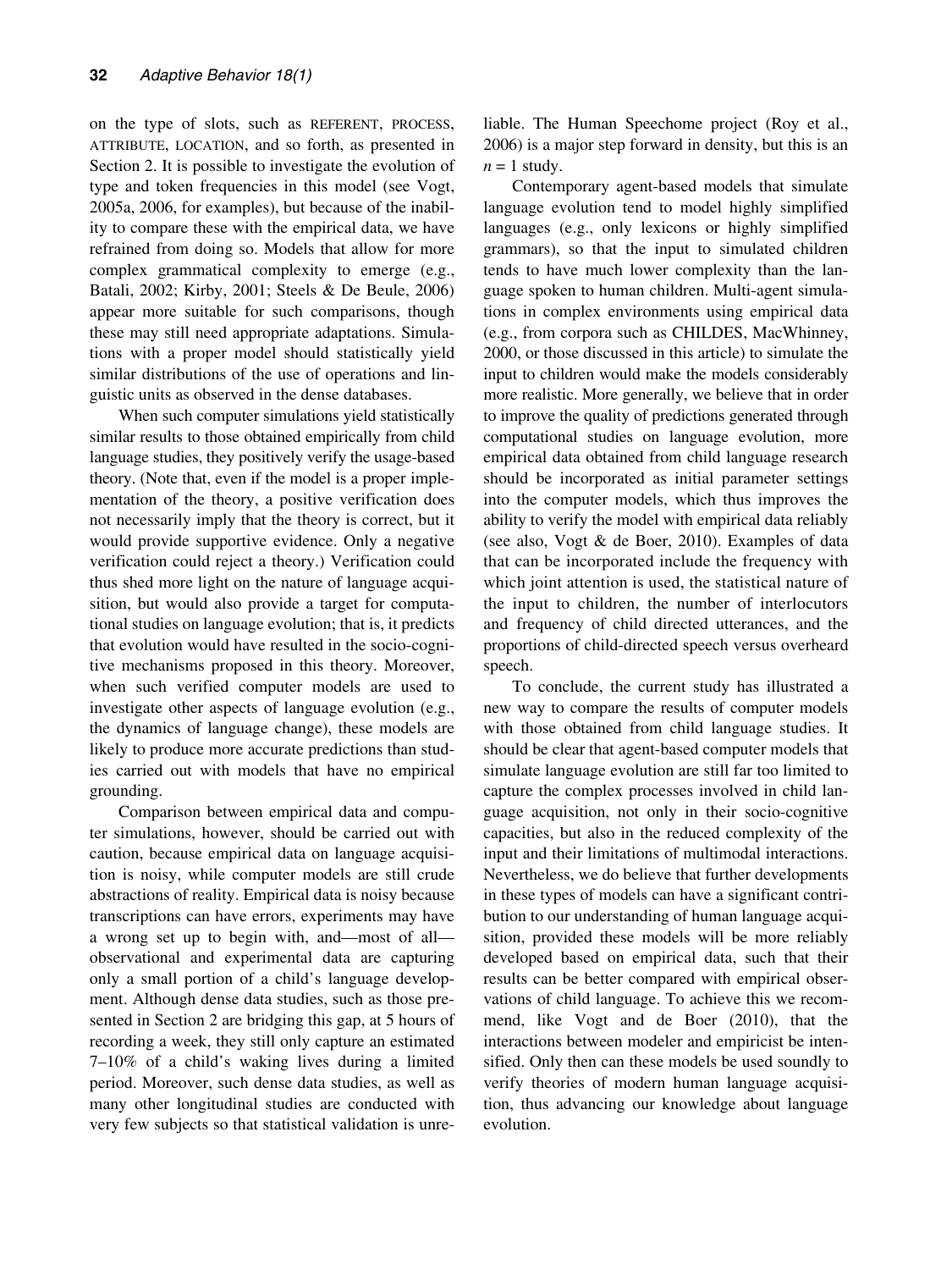# **Notes**

- 1 For a comparison of tracebacks which include caretaker utterances to those using only the child's previous utterances see Dąbrowska and Lieven (2005). This is also briefly discussed in Lieven et al. (2009).
- 2 The program, Autotracer, was designed by Sascha Hoppe under the supervision of Franklin Chang.
- 3 Note that the CHUNK example does not yield the ideal break up, since it breaks apart the red component of the RGB color space from the blue and green components and the shape feature. Because of the asymmetry of this space with respect to those colors used, the most compact language can only be achieved when breaking apart rgb from s. It has been shown, though, that such mistakes tend to be repaired during the course of development or evolution (e.g., Vogt, 2006).
- In Kirby's model there is no competition among rules. See Vogt (2007) for a discussion of the consequences of this and other differences between both models.

# **Acknowledgments**

This article is the result of the Advanced Studies Initiative workshop *Language evolution: Computer models for empirical data* organized by Paul Vogt and Bart de Boer, and sponsored by a generous grant from the Cognition programme of The Netherlands Organisation for Scientific Research (NWO). We thank all participants of this initiative for their highly stimulating discussions, as well as Bart de Boer and two reviewers for providing invaluable comments to improve this article. Paul Vogt is supported by an NWO Vidi research grant. Elena Lieven would like to thank Katya Hummel, Kristin Wolter, and Silke Harbodt for all the hard work they put into the traceback analyses.

#### **References**

- Bannard, C., & Lieven, E. (2009). Repetition and reuse in child language learning. In R. Corrigan, E. Moravcsik, H. Ouali, & K. Wheatley (Eds.), *Formulaic language: Volume II: Acquisition, loss, psychological reality, functional explanations.* Amsterdam: John Benjamins.
- Bannard, C., Lieven, E., & Tomasello, M. (2009). Modeling children's early grammatical knowledge. *Proceedings of the National Academy of Sciences*, *106*(41), 17284–17289.
- Bannard, C., & Matthews, D. (2008). Stored word sequences in language learning: The effect of familiarity on children's repetition of four-word combinations. *Psychological Science*, *19*, 241–248.
- Batali, J. (2002). The negotiation and acquisition of recursive grammars as a result of competition among exemplars. In T. Briscoe (Ed.), *Linguistic evolution through language acquisition: Formal and computational models*. Cambridge: Cambridge University Press.
- Bates, E. (1979). *The emergence of symbols: cognition and communication in infancy*. New York: Academic Press.
- Brighton, H. (2002). Compositional syntax from cultural transmission. *Artificial Life*, *8*(1), 25–54.
- Bod, R. (in press). From exemplar to grammar: A probabilistic analogy-based model of language learning. *Cognitive Science*.
- Borensztajn, G., Zuidema, W., & Bod, R. (2009). Children's grammars grow more abstract with age. *Topics in Cognitive Science*, *1*, 175–188.
- Bybee, J. (1995). Regular morphology and the lexicon. *Language and Cognitive Processes*, *10*, 425–55.
- Bybee, J., & Scheibman, J. (1999). The effect of usage on degrees of constituency: the reduction of "don't" in English. *Linguistics*, *37*(4), 575–596.
- Cameron-Faulkner, T., Lieven, E., & Tomasello, M. (2003). A construction based analysis of child directed speech. *Cognitive Science, 27,* 843–873.
- Christiansen, M. H., & Chater, N. (2008). Language as shaped by the brain. *Behavioral and Brain Sciences*, *31*(5), 489–558.
- Chomsky, N. (1956). Three models for the description of language. *IRE Transactions on Information Theory*, *2*, 113– 124.
- Chomsky, N. (1980). Rules and representations. *Behavioral and Brain Sciences*, *3*, 1–61.
- Croft, W. (2000). *Explaining language change: An evolutionary approach.* Harlow: Longman.
- Dąbrowska, E., & Lieven, E. (2005). Towards a lexically specific grammar of children's question construction*s. Cognitive Linguistics*, *16*(3), 437–474.
- Daelemans, W., & van den Bosch, A. (2005). *Memory-based language processing.* Cambridge, UK: Cambridge University Press.
- Deacon, T. (1997). *The symbolic species*. New York: W. Norton and Co.
- De Beule, J., & Bergen, B. K. (2006). On the emergence of compositionality. In A. Cangelosi, A. D. M. Smith, & K. Smith (Eds.), *Proceedings of the 6th International Conference on the Evolution of Language* (pp. 35–42). Singapore: World Scientific Press.
- de Boer, B. (2001). *The origins of vowel systems*. Oxford: Oxford University Press.
- Freudenthal, D., Pine, J., Aguado-Orea, J., & Gobet, F. (2007). Modelling the developmental patterning of finiteness marking in English, Dutch, German and Spanish using MOSAIC. *Cognitive Science*, *31*, 311–341.
- Gärdenfors, P. (2000). *Conceptual spaces*. Cambridge, MA: MIT Press.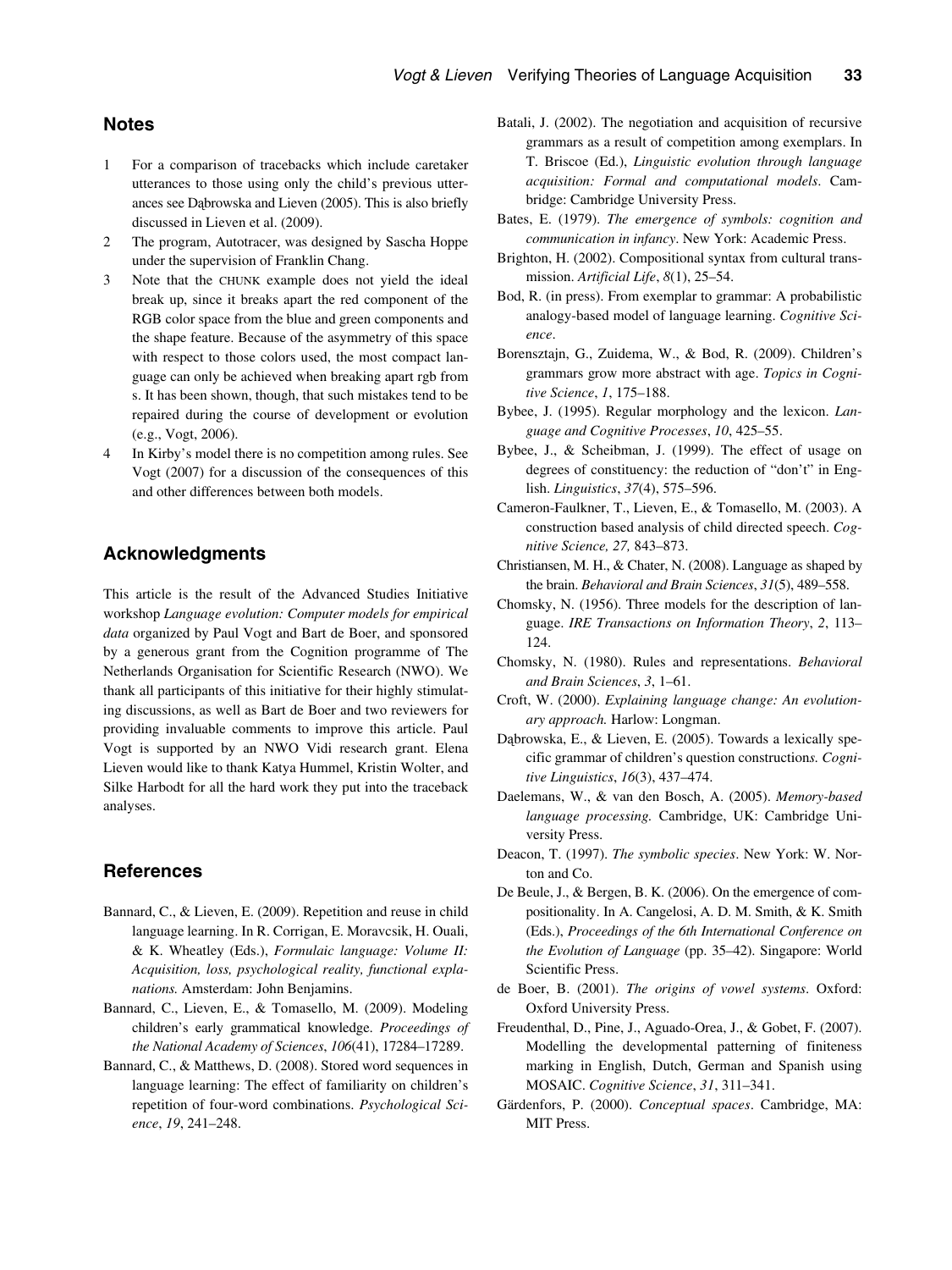- Kirby, S. (2001). Spontaneous evolution of linguistic structure: an iterated learning model of the emergence of regularity and irregularity. *IEEE Transactions on Evolutionary Computation*, *5*(2), 102–110.
- Kirby, S., Dowman, M., & Griffiths, T. (2007). Innateness and culture in the evolution of language. *Proceedings of the National Academy of Sciences of the USA*, *104*(12), 5241– 5245.
- Kirjavainen, M., Theakston, A., & Lieven, E. (in press). Can input explain children's me-for-I errors? *Journal of Child Language*.
- Langacker, R. (2000). A dynamic usage-based model. In M. Barlow & S. Kemmer (Eds.), *Usage-based models of language acquisition*. Stanford: SLI Publications.
- Lieven, E. (2006). Producing multiword utterances. In B. Kelly & E. Clark (Eds.), *Constructions in acquisition* (pp. 83– 110). Stanford, CA: CSLI Publications.
- Lieven, E., Behrens, H., Speares, J., & Tomasello, M. (2003). Early syntactic creativity: a usage-based approach. *Journal of Child Language*, *30*(2), 333–370.
- Lieven, E., Salomo, D., & Tomasello, M. (2009). Two-year-old children's production of multiword utterances: A usagebased analysis. *Cognitive Linguistics*, *20*(3), 481–508.
- MacWhinney, B. (2000). *The CHILDES project: tools for analyzing talk*. Mahwah, NJ: Lawrence Erlbaum Associates.
- MacWhinney, B. ( 2004). A multiple process solution to the logical problem of language acquisition. *Journal of Child Language*, *31*(4), 883–914.
- Monaghan, P., Christiansen, M. H., & Chater, N. (2007). The phonological-distributional coherence hypothesis: Crosslinguistic evidence in language acquisition. *Cognitive Psychology*, *55*, 259–305.
- Pinker, S., & Bloom, P. (1990). Natural language and natural selection. *Behavioral and Brain Sciences*, *13*, 707–789.
- Redington, M., Chater, N., & Finch, S. (1998). Distributional information: a powerful cue for acquiring syntactic categories. *Cognitive Science*, *22*(4), 425–469.
- Rowland, C. F. (2007). Explaining errors in children's questions*. Cognition*, *104*(1), 106–134.
- Roy, D., Patel, R., DeCamp, P., Kubat, R., Fleischman, M., Roy, B. et al. (2006). The Human Speechome Project. In *Twentyeighth Annual Meeting of the Cognitive Science Society.* Mahwah, NJ: Lawrence Erlbaum Associates.
- Steels, L. (1996). Perceptually grounded meaning creation. In M. Tokoro (Ed.), *Proceedings of the International Conference on Multi-Agent Systems*. Menlo Park CA: AAAI Press.
- Steels, L., & Belpaeme, T. (2005). Coordinating perceptually grounded categories through language. a case study for colour. *Behavioral and Brain Sciences, 28*, 469–529.
- Steels, L., & De Beule, J. (2006). Unify and merge in fluid construction grammar. In P. Vogt et al., (Eds.), *Symbol Grounding and Beyond: Proceedings of the Third International Workshop on the Emergence and Evolution of Linguistic Communication* (pp. 197–223). Berlin: Springer.
- Steels, L., Kaplan, F., McIntyre, A., & Van Looveren, J. (2002). Crucial factors in the origins of word-meaning. In A. Wray (Ed.), *The transition to language*. Oxford: Oxford University Press.
- Stoll, S., Abbot-Smith, K., & Lieven, E. (2009). Lexically restricted utterances in Russian, German and English child directed speech. *Cognitive Science, 33,* 75–103.
- Theakston, A., & Lieven, E. (2008). The influence of discourse context on children's provision of auxiliary BE. *Journal of Child Language*, *35*, 129–158.
- Theakston, A. L., Lieven, E. V. M., Pine, J. M., & Rowland, C. F. (2005). The acquisition of auxiliary Syntax: BE and HAVE. *Cognitive Linguistics*, *16*, 247–277.
- Tomasello, M. (1999). *The cultural origins of human cognition*. Cambridge, MA: Harvard University Press.
- Tomasello, M. (2003). *Constructing a language: A usagebased theory of language acquisition*. Cambridge, MA: Harvard University Press.
- Tomasello, M., Akhtar, N., Dodson, K., & Rekau, L. (1997). Differential productivity in young children's use of nouns and verbs. *Journal of Child Language*, *24*(2), 373–387.
- Vogt, P. (2005a). The emergence of compositional structures in perceptually grounded language games. *Artificial Intelligence*, *167*(1–2), 206–242.
- Vogt, P. (2005b). On the acquisition and evolution of compositional languages: Sparse input and the productive creativity of children. *Adaptive Behavior*, *13*(4), 325–346.
- Vogt, P. (2006). Cumulative cultural evolution: Can we ever learn more? In S. Nolfi, G. Baldassarre, R. Calabretta, J. Hallam, D. Marocco, J.-A. Meyer, & D. Parisi (Eds.), *From Animals to Animats 9: Proceedings of the Ninth International Conference on Simulation of Adaptive Behaviour*, LNAI (Vol. 4095, pp. 738–749). Berlin/Heidelberg: Springer.
- Vogt, P. (2007). Variation, competition and selection in the self-organisation of compositionality. In: B. Wallace, A. Ross, J. Davies, & T. Anderson (Eds.), *The mind, the body and the world.* Exeter: Imprint Academic.
- Vogt, P., & de Boer, B. (2010). Language evolution: Computer models for empirical data. *Adaptive Behavior*, *18*, 5–11.
- Wray, A. (1998). Protolanguage as a holistic system for social interaction. *Language and Communication*, *18*, 47–67.